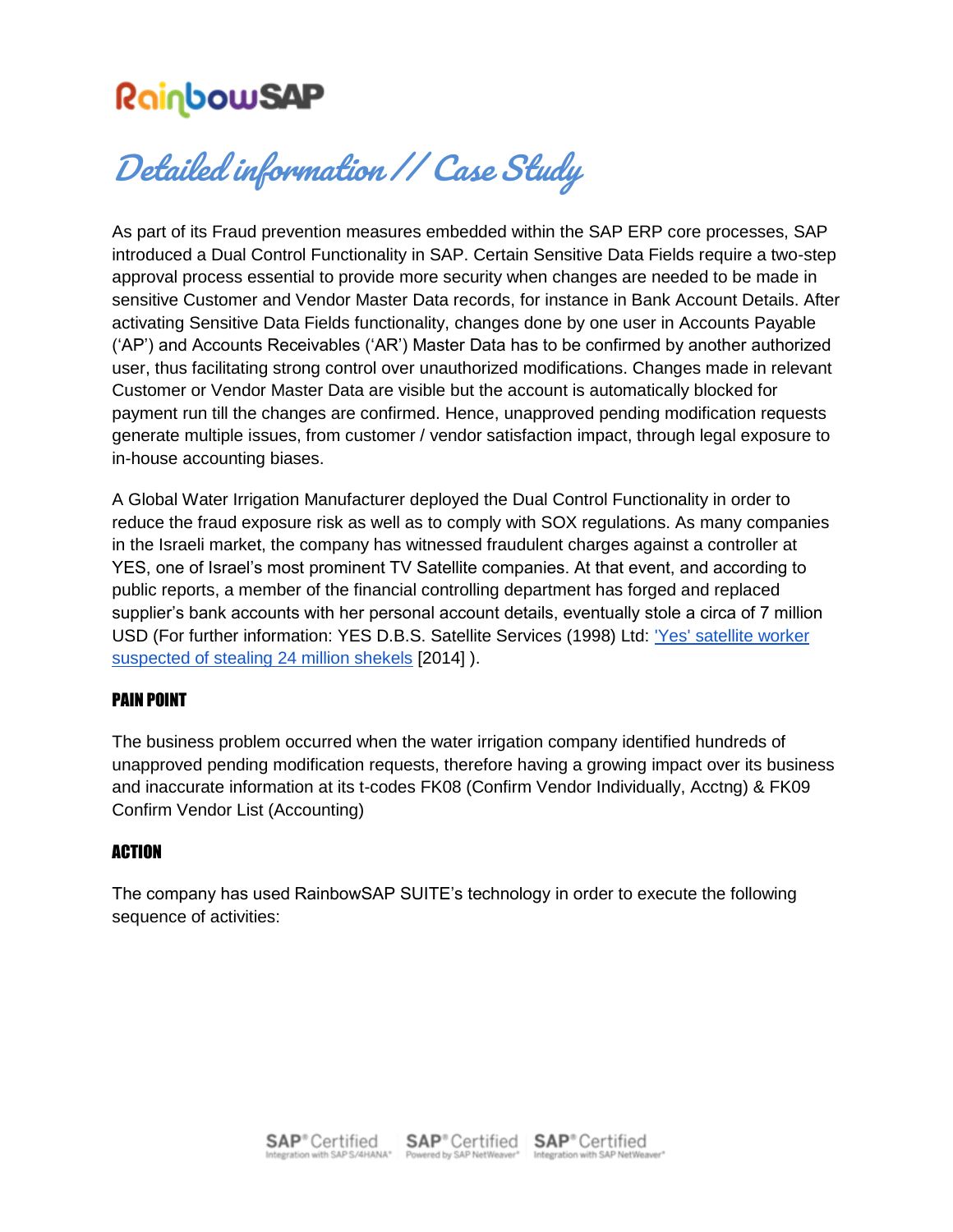## <u>RainbowSAP</u>



In addition, the company built a business process object on the basis of SAP Transaction code FK08 (FK08 - Confirm Vendor Individually [Acctng]; used when some sensitive vendor master field(s) like bank details is changed [single vendor], which requires confirmation by a second person, usually a FI person). The company used RainbowSAP in order to allow users to click on a specific vendor with a pending modification request and to be redirected to the respective approval screen. Similarly, when accessing SAP transaction code FK09 report (FK09 - Confirm Vendor List [Accounting]; used to confirm mass changes made on the vendor masters [multiple vendors] sensitive fields). In other words, when an approver double-clicks on a specific vendor, for instance, he is redirected immediately to the respective approval page.

### **RESULT**

Within two weeks, hundreds of pending sensitive information modification requests, of both customers and suppliers, were eradicated. Exposure to customers and vendors has been eliminated, whereby customer and vendor satisfaction has grown. Financial statements suffered less biases and an important fraud prevention measure has been successfully introduced.

Prior to the RainbowSAP Suite, the customer had 3 possibilities to address the issues they faced: (i) Multiple-weeks, expensive and tedious ABAP development, (ii) Manual, inefficient and out-of-date extraction to Excel, subject to manipulations by fraudulent intentions, (iii) Do nothing.